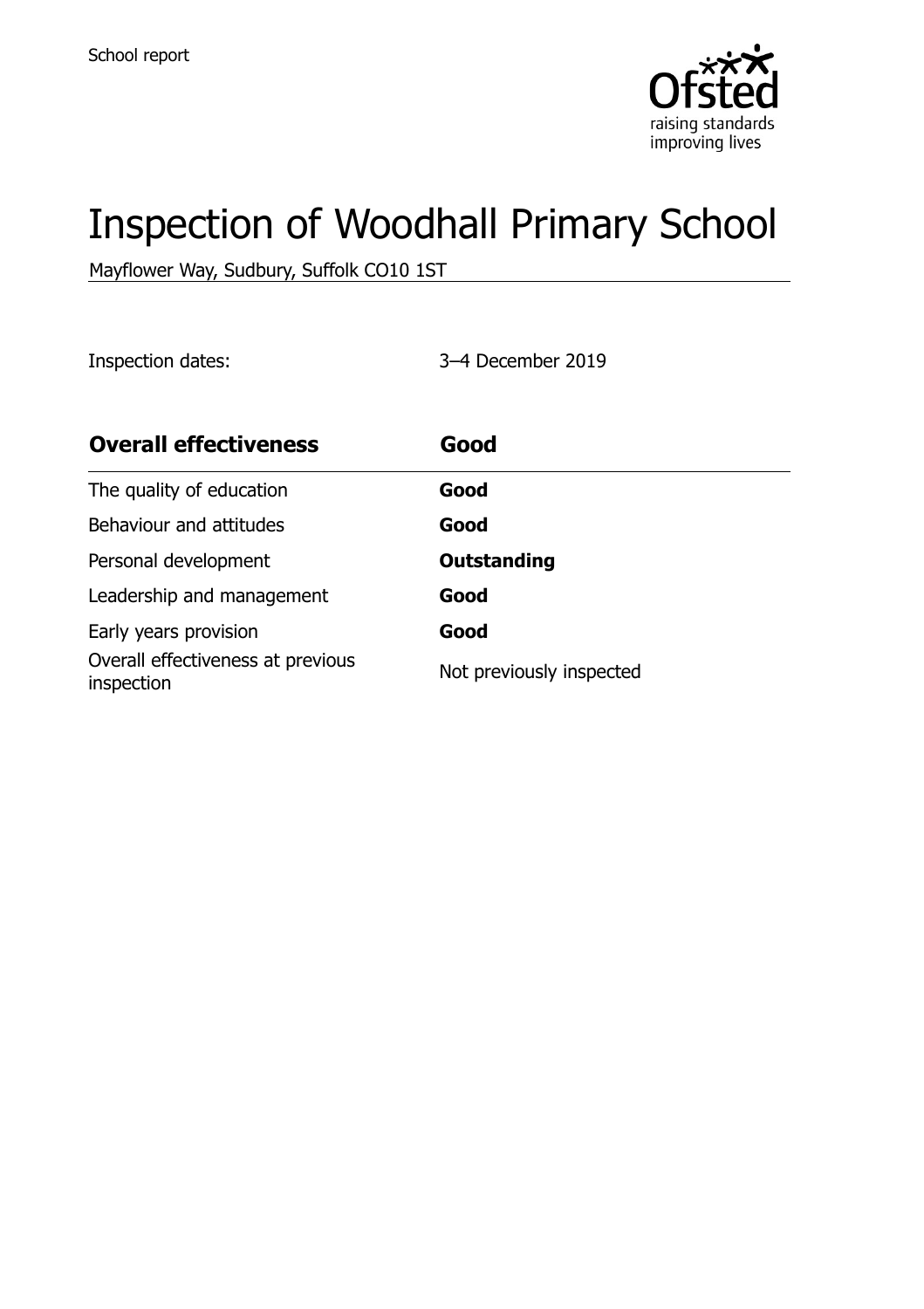

### **What is it like to attend this school?**

Woodhall Primary School is a school for all children. In this highly inclusive school, pupils with a wide range of needs are warmly welcomed. Leaders are raising expectations and aspirations for all pupils, including those who are disadvantaged. Pupils are polite and enjoy positive working relationships with adults. Pupils are proud of their school and all that they achieve.

Pupils understand the importance of equality as all pupils have the same rights  $-$  'to learn, be safe and be respected'. Pupils know exactly how they are expected to behave. They say that bullying is rare and if they are worried there is always someone to speak to. Pupils think about the feelings of others and are taught to treat other people how they want to be treated themselves.

Pupils have many opportunities to develop their confidence and resilience. The play pod in the playground is a place where they can play and take risks in a safe environment. Pupils represent the school in sporting competitions and perform in musical events. They are proud to be sports and hall captains and members of the school and eco councils.

Parents are overwhelmingly positive about the school. They recognise how well their children are doing and value the support that they receive. One parent summed up the views of many saying that, 'The school has a lovely warm, welcoming atmosphere with a real family feel. Everyone is always willing to listen and support if need be. My child loves his teachers and always talks about new facts he's learnt.'

#### **What does the school do well and what does it need to do better?**

Pupils at Woodhall Primary School receive a good quality of education. Leaders provide pupils with a broad and interesting curriculum that prepares pupils well for life. They have developed plans that set out how teaching builds pupils' knowledge and skills over time. The trust is providing good support to subject leaders in developing the curriculum further. The school ensures that pupils are given life experiences that they might not otherwise have. Pupils learn about different cultures and religions. Leaders ensure that pupils learn a wide range of words, and what they mean. Teachers meet with pupils with their books to check that pupils have remembered what they have learned.

Reading is a priority at this school. The teaching of phonics is well organised and effective. Pupils in Year 1 use their phonics knowledge well when reading and most can read confidently by the end of Year 2. Teachers spot pupils who fall behind and give them extra help to catch up. Teachers choose books carefully to link with different topics so that pupils develop a love of reading. Younger pupils enjoy visiting the reading café to read with Betty, the school dog.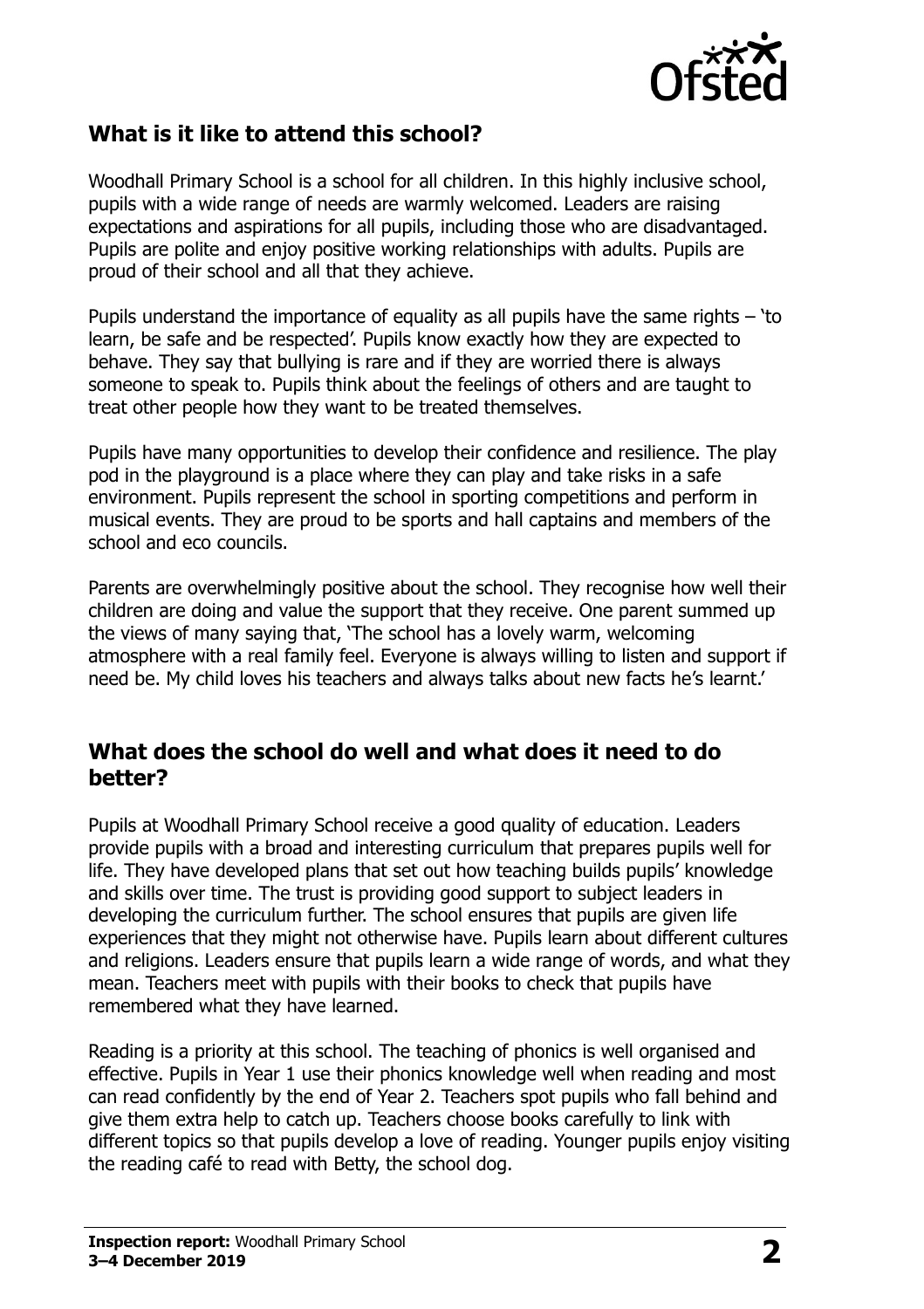

There are strong links between reading and writing. Pupils are given a wide range of experiences to base their writing on. In key stage 2, pupils write well across many different subjects. There are less opportunities to write in early years and key stage 1, so pupils do not make as much progress in developing their writing skills early on.

Pupils' work in mathematics is well sequenced. Teachers model the steps in learning using visual resources. This supports pupils when they are working independently. Pupils work well together in pairs and small groups to discuss their learning and solve problems. Teachers use questioning well to check pupils' understanding in mathematics.

Disadvantaged pupils and pupils with special educational needs and/or disabilities (SEND) are nurtured and helped to succeed in their learning. Leaders have a mindset that no-one is left behind. They understand the needs of the pupils and barriers to learning. The pastoral team supports pupils' behaviour, emotional development and welfare. This is a real strength. The school's 'thrive' approach supports pupils through challenge and crisis moments in their lives. Pupils build up their confidence and resilience because they know that adults will deal with any worries sensitively.

In early years, the children are happy and settled, with clear routines. The curriculum is planned to develop children's language skills and confidence. Adults provide resources and activities which capture children's interests within the classroom. However, there are fewer opportunities to learn in the outdoor area. Children show good concentration to see activities through. Adults intervene to support, assess and extend children's learning. For example, inspectors observed children using two-dimensional shapes to print their own pictures. An adult was working with other children by encouraging them to use the correct vocabulary to describe the properties of three-dimensional shapes. They are supported effectively to develop their mathematical skills.

Staff feel well supported both within the school and through sharing best practice with other schools within the trust. Leaders are considerate of teachers' workload. Governors work closely with leaders and the trust to monitor the school effectively.

# **Safeguarding**

The arrangements for safeguarding are effective.

Leaders carry out the required checks on all adults who work with pupils at the school. Leaders are alert to the potential risks to pupils from 'county lines' activity and radicalisation. Staff know pupils and their families extremely well. Staff are well trained and vigilant. They know what to do if a pupil is at risk, and leaders are quick to follow up any concerns. The school works closely with a wide range of external agencies to support vulnerable children and their families. Pupils say that they feel safe in school. Staff also teach pupils how to keep themselves safe when using the internet.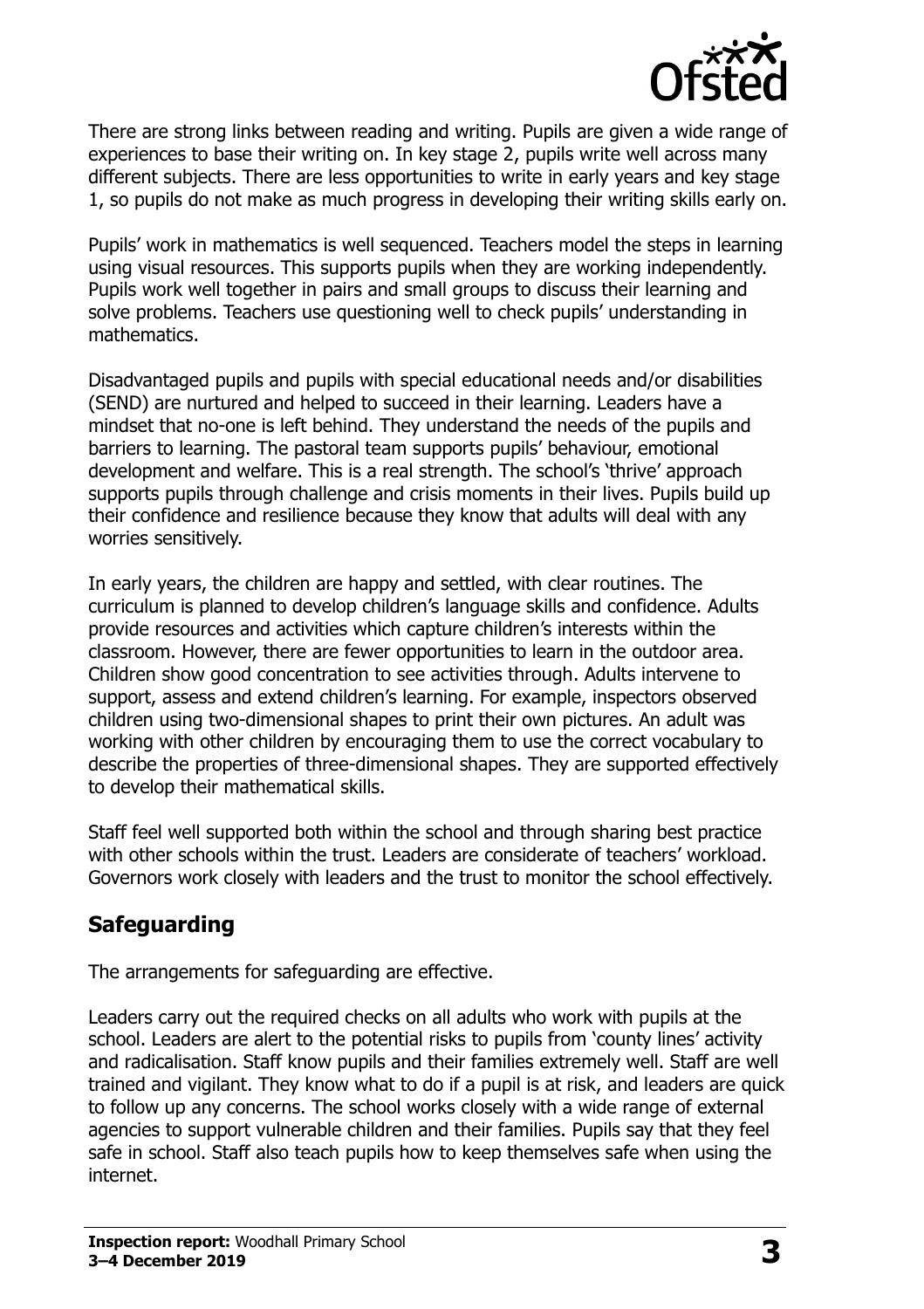

# **What does the school need to do to improve?**

# **(Information for the school and appropriate authority)**

- Pupils' achievement in writing is not as good as it should be in early years and key stage 1. To improve writing in these key stages, teachers need to plan greater opportunities for pupils to use their phonics knowledge and other resources to independently write about topics that interest them.
- In early years, leaders have made improvements to the classroom areas which have enhanced the opportunities for children to learn. Leaders should build on this to create more stimulating experiences in the outdoor area.

#### **How can I feed back my views?**

You can use [Ofsted Parent View](http://parentview.ofsted.gov.uk/) to give Ofsted your opinion on your child's school, or to find out what other parents and carers think. We use Ofsted Parent View information when deciding which schools to inspect, when to inspect them and as part of their inspection.

The Department for Education has further [guidance](http://www.gov.uk/complain-about-school) on how to complain about a school.

If you're not happy with the inspection or the report, you can [complain to Ofsted.](http://www.gov.uk/complain-ofsted-report)

#### **Further information**

You can search for [published performance information](http://www.compare-school-performance.service.gov.uk/) about the school.

In the report, '[disadvantaged pupils](http://www.gov.uk/guidance/pupil-premium-information-for-schools-and-alternative-provision-settings)' refers to those pupils who attract government pupil premium funding: pupils claiming free school meals at any point in the last six years and pupils in care or who left care through adoption or another formal route.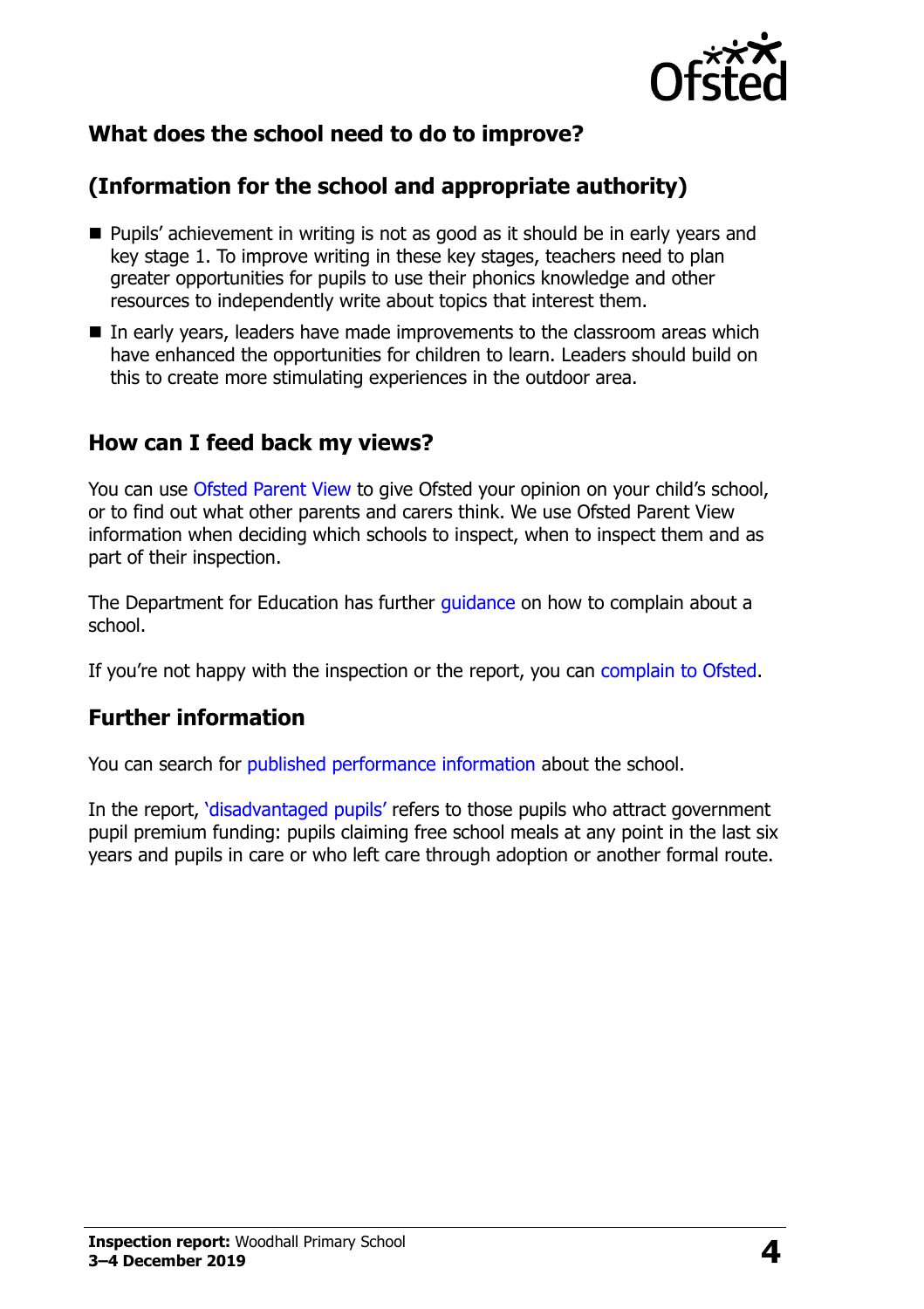

## **School details**

| Unique reference number             | 143860                                                |
|-------------------------------------|-------------------------------------------------------|
| <b>Local authority</b>              | <b>Suffolk</b>                                        |
| <b>Inspection number</b>            | 10110193                                              |
| <b>Type of school</b>               | Primary                                               |
| <b>School category</b>              | Academy sponsor-led                                   |
| Age range of pupils                 | 3 to 11                                               |
| <b>Gender of pupils</b>             | Mixed                                                 |
| Number of pupils on the school roll | 410                                                   |
| <b>Appropriate authority</b>        | Local governing body and trust's<br>executive leaders |
| <b>Chair of governing body</b>      | <b>Hazel Crane</b>                                    |
| <b>Headteacher</b>                  | <b>Matthew Fuller</b>                                 |
| Website                             | www.woodhallprimary.co.uk                             |
| Date of previous inspection         | Not previously inspected                              |

# **Information about this school**

- A new headteacher was appointed in September 2016.
- The school converted to an academy in January 2017, joining Unity Schools Partnership, which is comprised of 16 primary schools, 7 secondary schools and 2 special schools located on the Suffolk, Essex and Cambridgeshire borders. The trust board has delegated responsibility for monitoring the quality of education to its executive leaders who work with the headteacher the local governing body of the school to carry out this role.
- A higher-than-average proportion of pupils who are known to be disadvantaged attend the school.

# **Information about this inspection**

We carried out this inspection under section 5 of the Education Act 2005.

■ During the inspection, the inspection team met with the headteacher, the chief executive officer of the trust, senior leaders, the special educational needs coordinator, the children and family support worker and teachers from all year groups. Inspectors also spoke to several groups of pupils to talk about their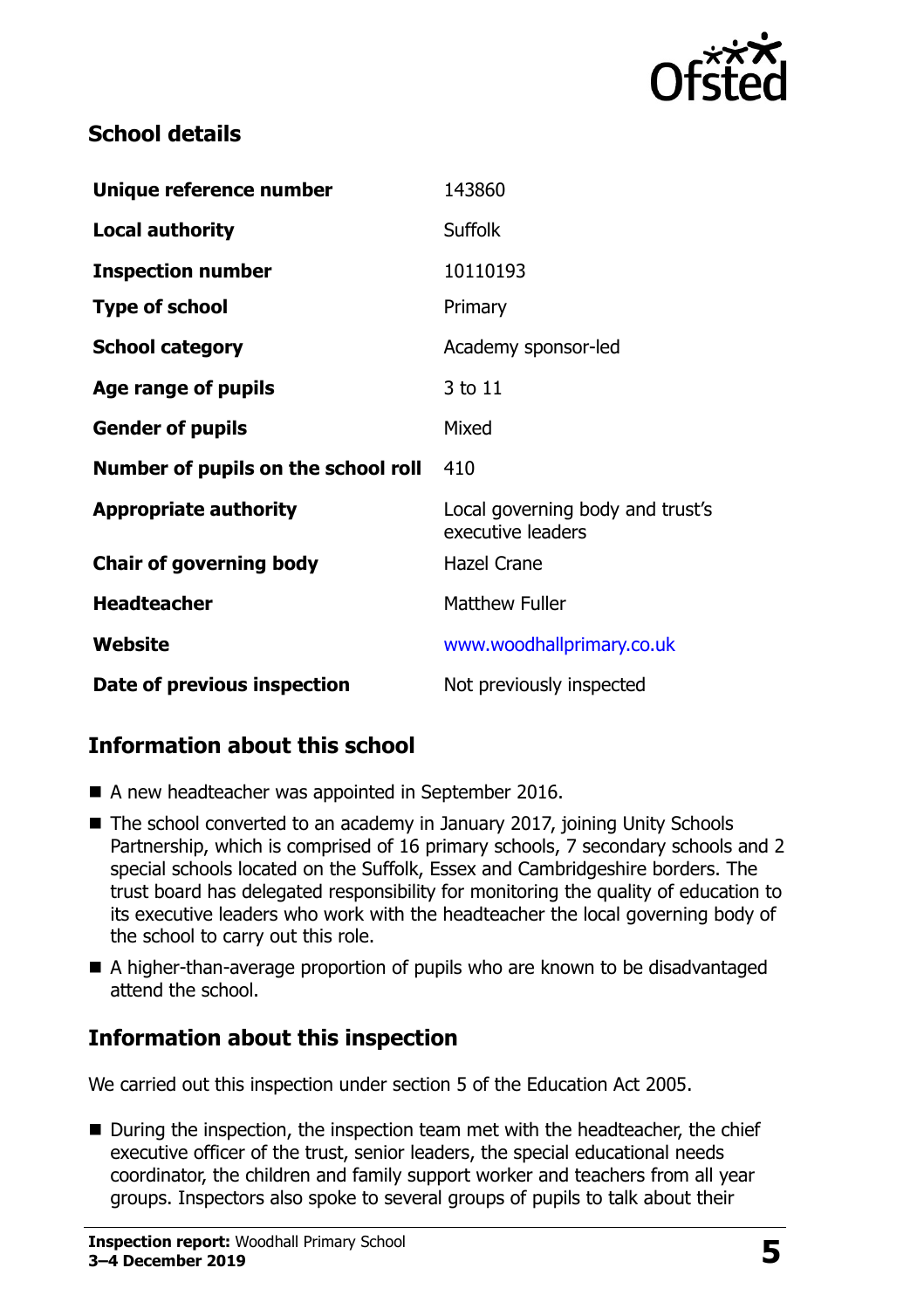

learning across the curriculum. Inspectors also met with the local governing body and an adviser from the local authority.

- Reading, writing, mathematics, history and art were considered as part of the inspection. Inspectors spoke to leaders of the subjects, visited lessons, spoke with pupils and teachers, and looked at pupils' work in order to understand the quality of education.
- **Inspectors held meetings with the designated safeguarding leader, and spoke with** pupils, staff and governors to check safeguarding arrangements. Inspectors also checked the school's processes for checking the suitability of adults who work with pupils and who visit the school.
- Inspectors considered the 47 parent responses to Ofsted's online and free-text survey, Parent View. Inspectors also spoke with parents on the playground at the beginning of the day.

#### **Inspection team**

| Pauline MacMillan, lead inspector | Ofsted Inspector |
|-----------------------------------|------------------|
| Kathryn Herlock                   | Ofsted Inspector |
| Simon Harbrow                     | Ofsted Inspector |